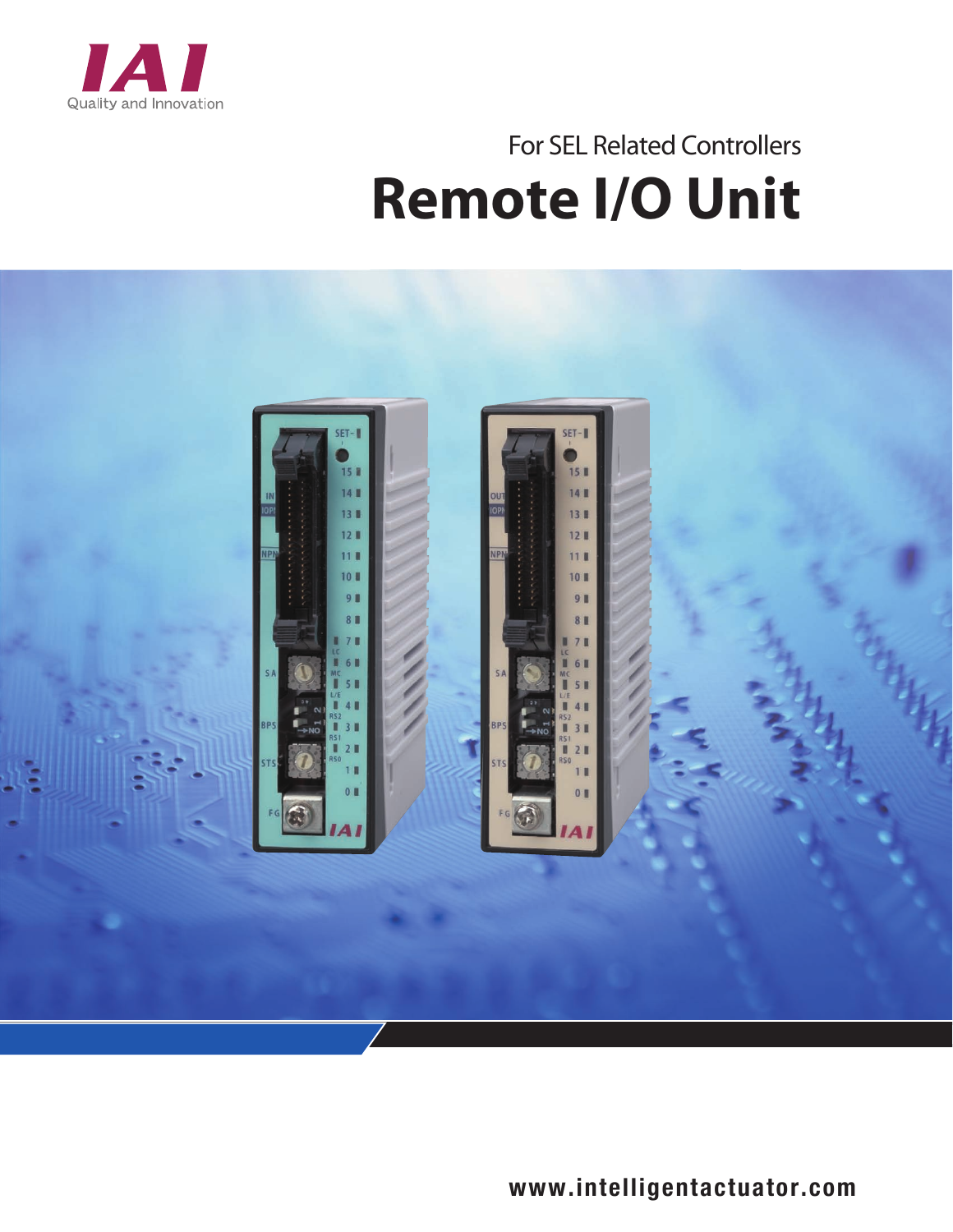## **Introducing the Remote I/O Unit, Which Allows You to Easily Expand the Number of I/O Points on the Controller**



## Capable of Expanding the Number of I/O Points on the Controller 1

The remote I/O units have input-only model (IN specification) and output-only model (OUT specification), and each are equipped with 32 I/O points.

You can install a maximum of 8 units (Note 1) each of the IN specification and OUT specification models, for a total of 16 units.

The maximum expansion is 256 points (Note 1) for input and 256 points for output.



Note 1: In the case of SSEL (MSEL and TTA allow a maximum of 7 units each, with 224 points each of input and output points)

Note 2: There are two units of the terminal resistance enclosed if IA (IA Net connection board) is selected in the I/O type in the controller model code.

# 2

## Small Product Size Easy Installation with DIN Rails

The product size is very compact at 25mm (Width) by 90mm (Height) by 98mm (Depth). Installation is very simple using DIN rail mounts.

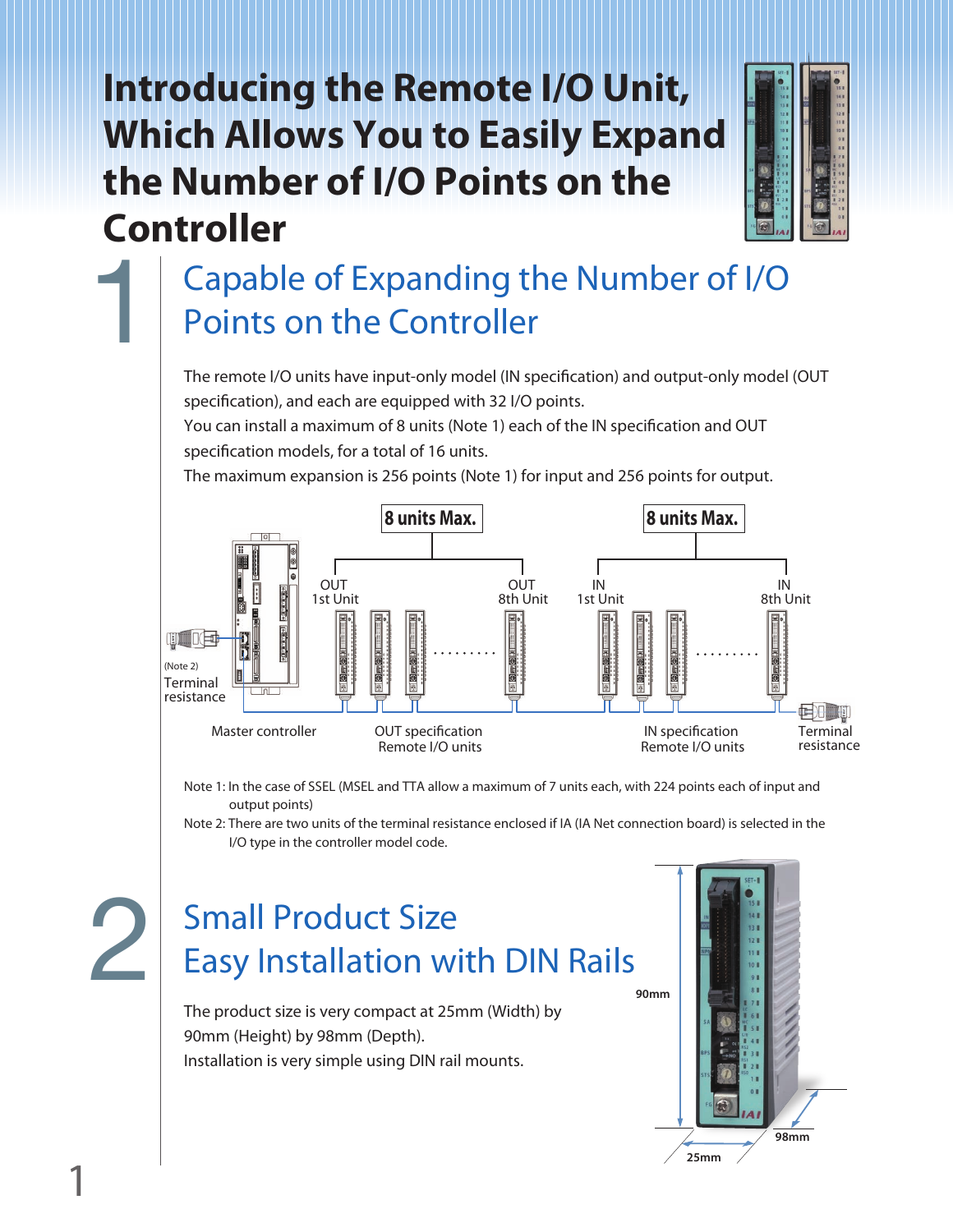## Easy Connection and Less Cables

Connection between the controller and remote I/O units and among remote I/O units can be conducted with general LAN cables (with Category 5 or higher).

#### **When Remote I/O Units Are Not Used**

As the connection between the controller and the terminal block is to be conducted with I/O cable, it is necessary to pay attention to the wiring layout of the cable.



#### **When Remote I/O Units Are Used**

I/O cable can be short, and the connection between the controller and I/O units can be conducted with just one LAN cable, which makes the wiring layout nice and tidy.





4

5

## The Front Panel LED Lights Make Unit Status Apparent

The status of the unit can be checked on the status LED lamps mounted in the front panel.

**PIO** input terminal status **PIO** output terminal status ■Error status, etc.

## Compatible Controllers

The remote I/O unit is compatible with three controllers: the SSEL, MSEL, and TTA.





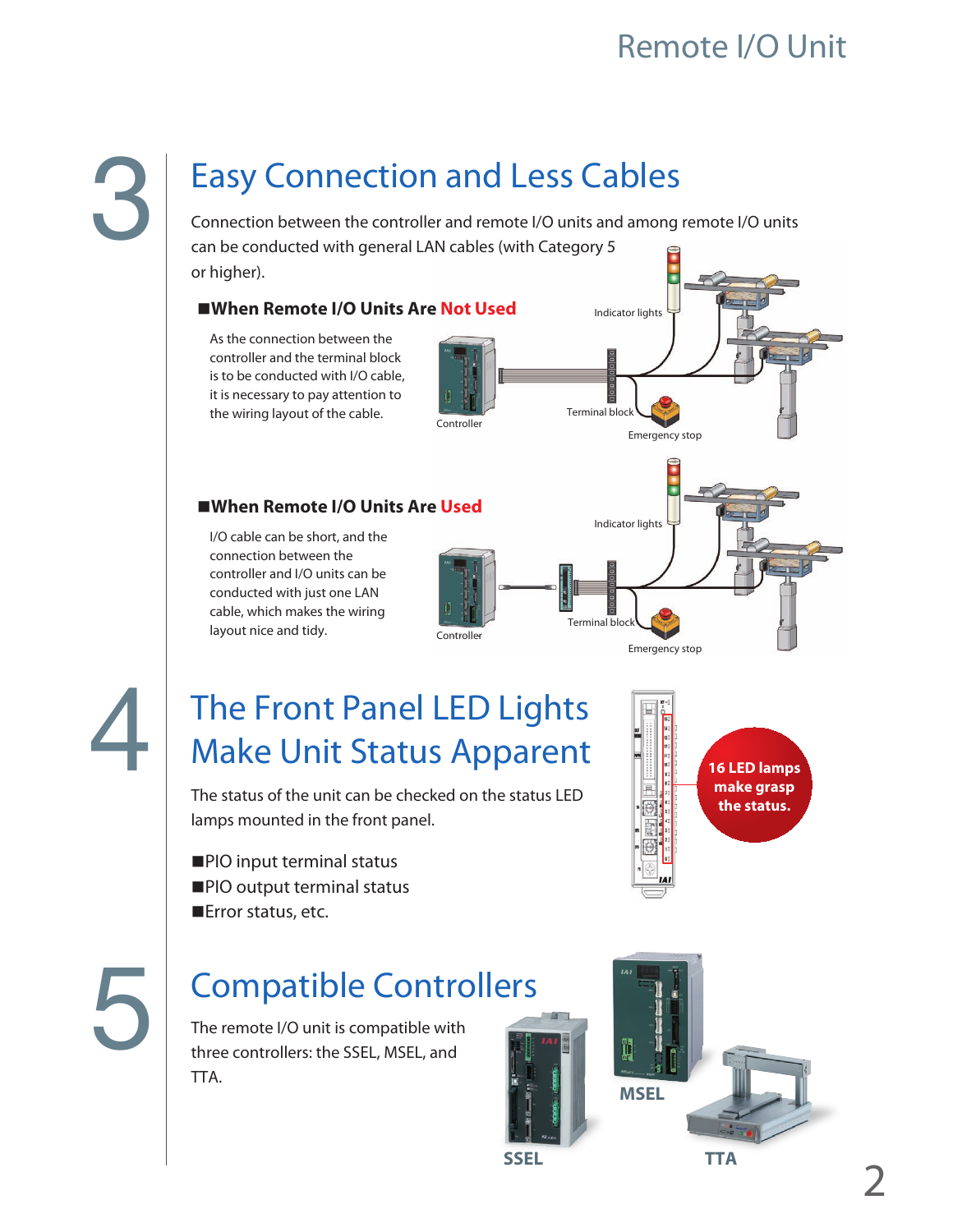#### Model List Part Names in the United States of the United States and Company in the United States of the United

| <b>Name</b>           | Remote I/O Unit               |                                        |
|-----------------------|-------------------------------|----------------------------------------|
| <b>Type</b>           | Input Unit (IN Specification) | <b>Output Unit (OUT Specification)</b> |
| <b>External View</b>  |                               |                                        |
| <b>Standard Price</b> |                               |                                        |

Model Code



### $S$ pecifications

| <b>Items</b>                         | Specifications (IN / OUT)                                                                        |
|--------------------------------------|--------------------------------------------------------------------------------------------------|
| <b>Rated Voltage</b>                 | DC <sub>24</sub> V                                                                               |
| Operating Voltage Range              | $DC21.6 \sim 26.4V$                                                                              |
| <b>Current Consumption</b>           | IN: 0.16A max. / OUT: 1.6A max.                                                                  |
| Number of I/O Points                 | IN: 32 points / OUT: 32 points                                                                   |
| <b>Communication Method</b>          | Half-duplex multi-drop                                                                           |
| <b>Baud Rate</b>                     | IN: 12mbps / OUT: 3mbps                                                                          |
| Number of Connectable Units          | IN: 8 units max. / OUT: 8 units max. (SSEL)<br>IN: 7 units max. / OUT: 7 units max. (MSEL & TTA) |
| <b>Communication Cycle Time</b>      | IN: 0.627 msec (baud rate: 12 mbps)<br>OUT: 2.508msec (baud rate: 3mbps)                         |
| <b>Total Cable Length</b>            | IN: 100m (baud rate: 12mbps)                                                                     |
| (IA Net Connection)                  | OUT: 300m (baud rate: 3mbps)                                                                     |
| <b>Size</b>                          | $25$ mm (W) $\times$ 90mm (H) $\times$ 98mm (D)                                                  |
| Weight                               | 87q                                                                                              |
| <b>Flectric Shock Protection</b>     | Class1 basic insulation                                                                          |
| <b>Insulation Resistance</b>         | DC500V10m $\Omega$                                                                               |
| <b>Installation Method</b>           | DIN rail mount                                                                                   |
| <b>Ambient Operating Temperature</b> | $0 \sim 40^{\circ}$ C                                                                            |
| <b>Ambient Operating Humidity</b>    | $20 \sim 85\%$ RH (non-condensing)                                                               |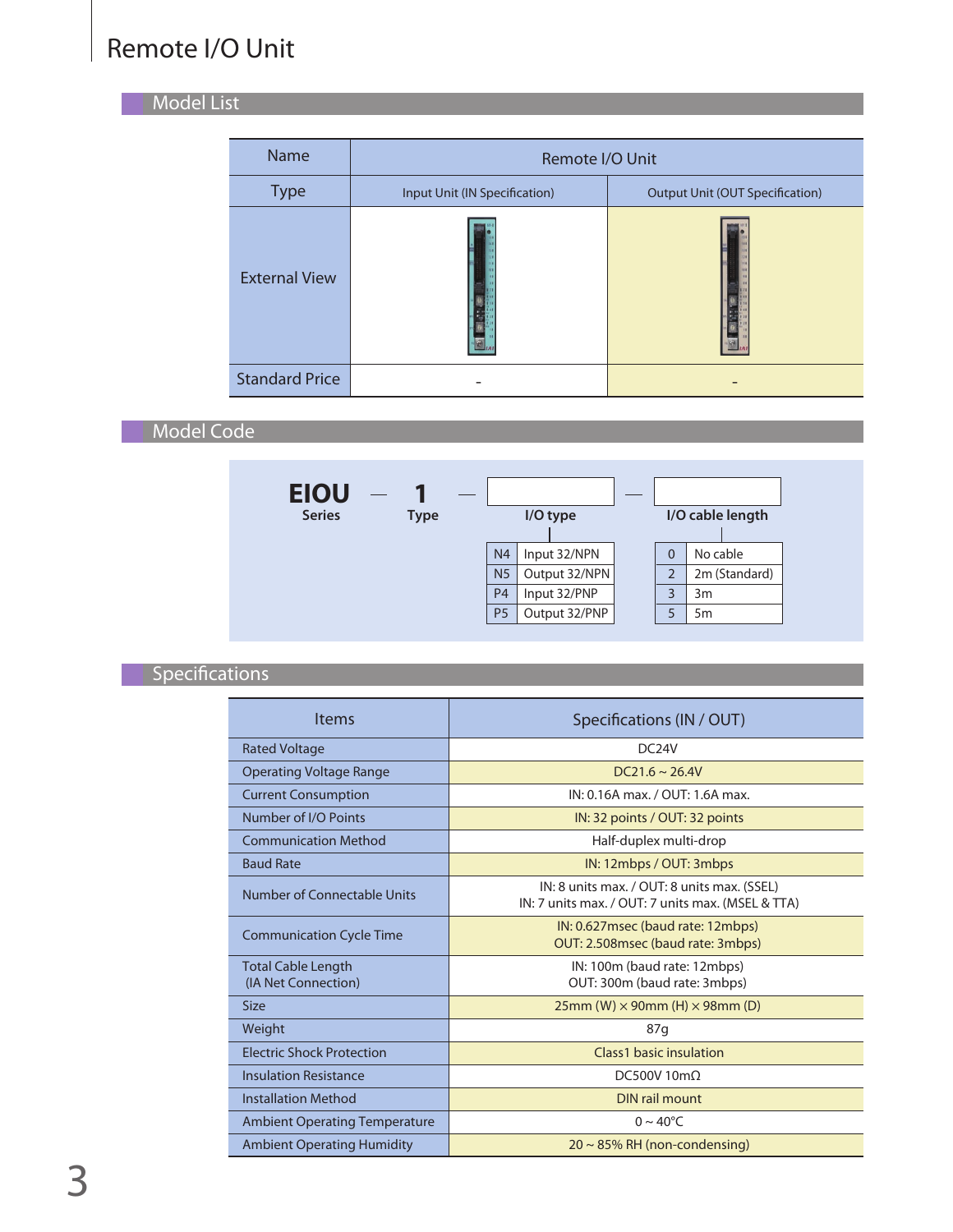#### **Model List Part Names**



**Species Commensions** 

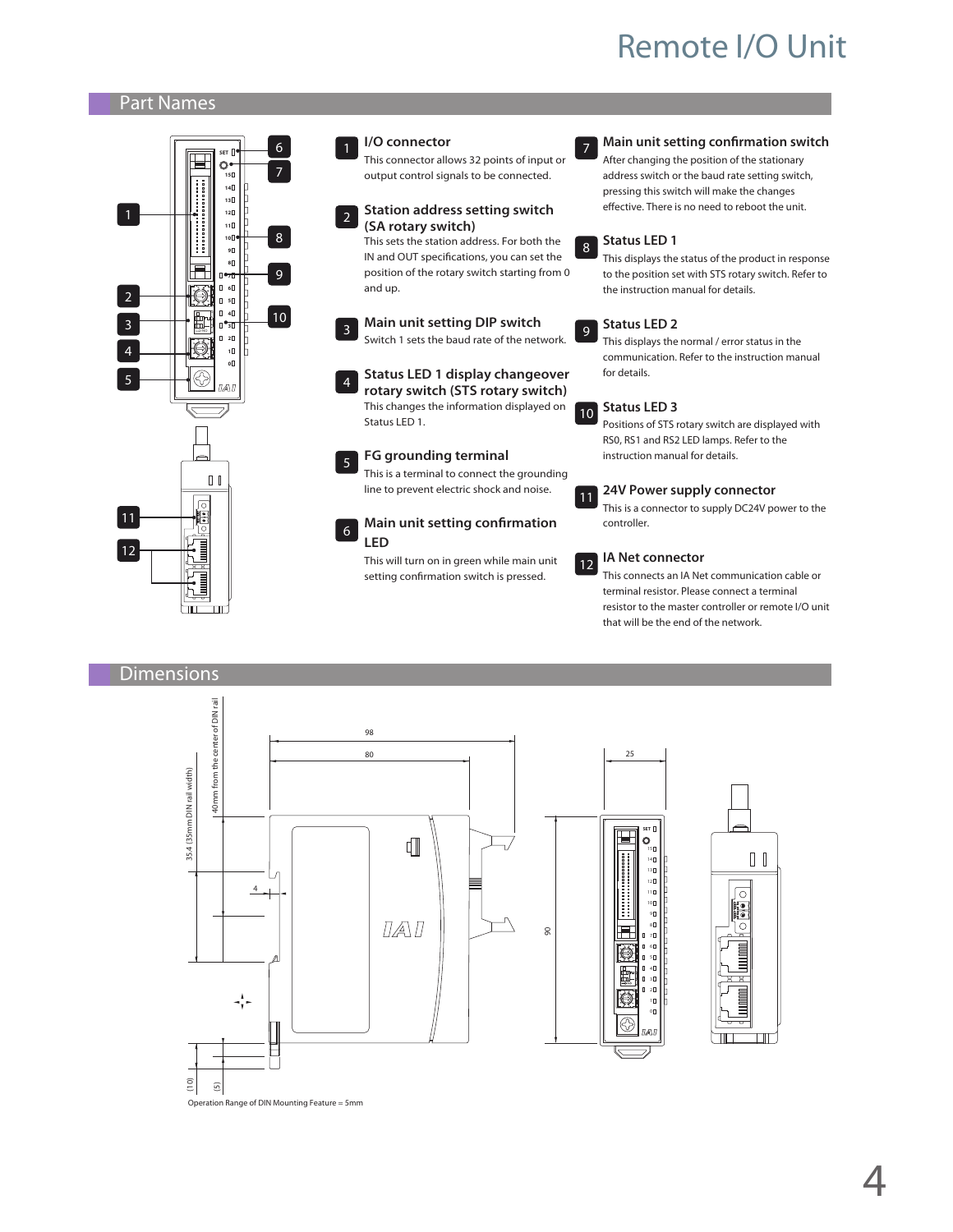#### I/O Specification Model Code Description of Code Description of Connectable Code Description of Connectable Co

| ■Input Unit<br>(IN Specification) | <b>Specification Items</b> | <b>Details</b>   |
|-----------------------------------|----------------------------|------------------|
|                                   | <b>Input Points</b>        | 32 points        |
|                                   | Input Voltage              | $DC24V \pm 10\%$ |
|                                   | <b>Input Current</b>       | 5mA/circuit      |
|                                   | <b>Current Leakage</b>     | 1mA/point max.   |
|                                   | <b>Insulation System</b>   | Not insulated    |



20kΩ

L  $\frac{1}{2}$   $5.6k\Omega$ 

 $\frac{1}{\sqrt{2}}$ 



| <b>Specification Items</b> | <b>Details</b>   |
|----------------------------|------------------|
| <b>Output Points</b>       | 32 points        |
| <b>Rated Load Voltage</b>  | $DC24V \pm 10\%$ |
| Max. Current               | 50mA/point       |
| <b>Residual Voltage</b>    | 2V or less       |
| <b>Insulation System</b>   | Not insulated    |
|                            |                  |

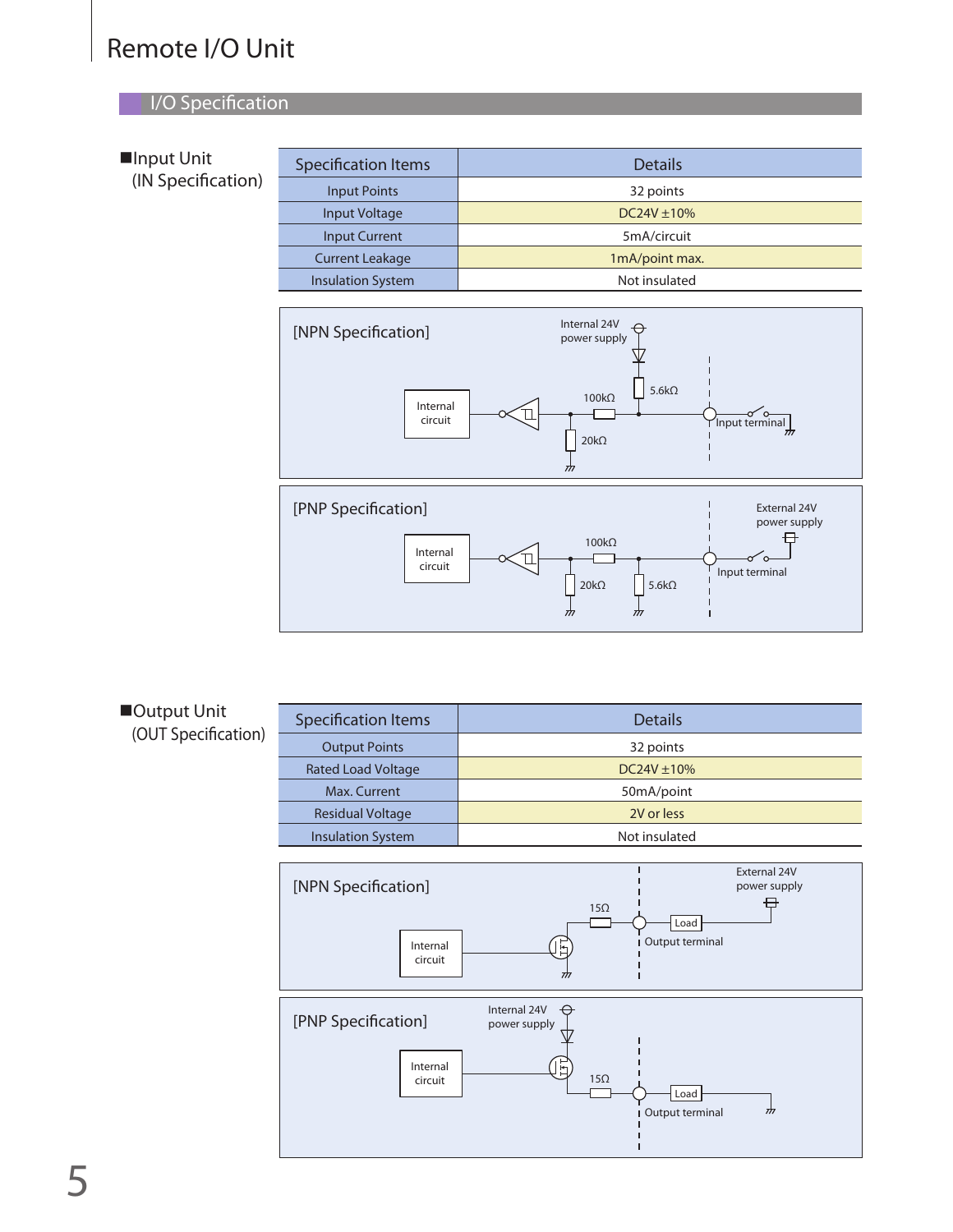#### Model Code Description of Connectable Controllers

- Currently, the controllers available to connect remote I/O units are "SSEL", "MSEL" and "TTA" shown below.
- If connection to remote I/O units is required, put "IA" to the place to indicate I/O in the controller model code.